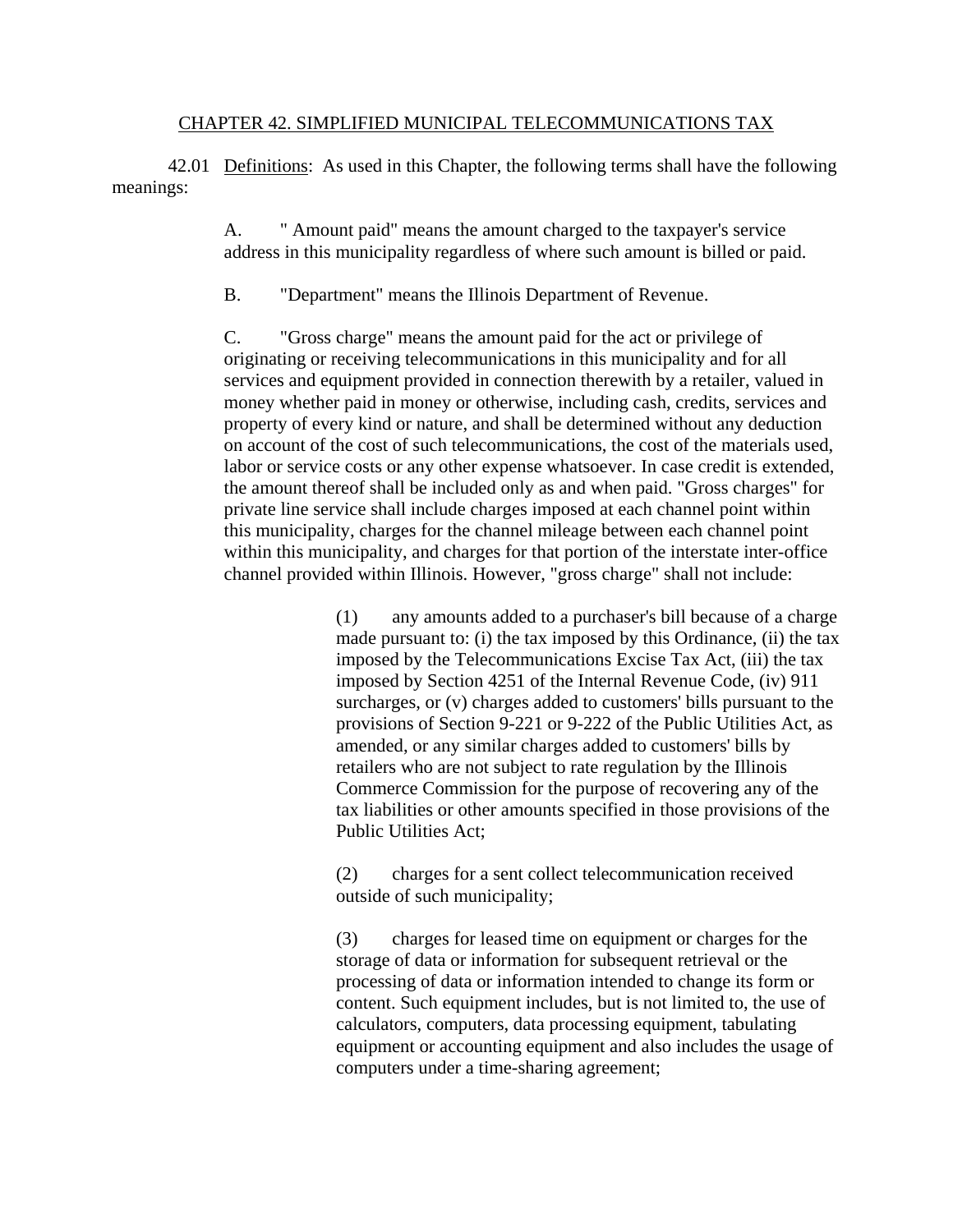(4) charges for customer equipment, including such equipment that is leased or rented by the customer from any source, wherein such charges are disaggregated and separately identified from other charges;

(5) charges to business enterprises certified as exempt under Section 9-222.1 of the Public Utilities Act to the extent of such exemption and during the period of time specified by the Department of Commerce and Community Affairs;

(6) charges for telecommunications and all services and equipment provided in connection therewith between a parent corporation and its wholly owned subsidiaries or between wholly owned subsidiaries when the tax imposed under this Ordinance has already been paid to a retailer and only to the extent that the charges between the parent corporation and wholly owned subsidiaries or between wholly owned subsidiaries represent expense allocation between the corporations and not the generation of profit for the corporation rendering such service;

(7) bad debts ("bad debt" means any portion of a debt that is related to a sale at retail for which gross charges are not otherwise deductible or excludable that has become worthless or uncollectible, as determined under applicable federal income tax standards; if the portion of the debt deemed to be bad is subsequently paid, the retailer shall report and pay the tax on that portion during the reporting period in which the payment is made);

(8) charges paid by inserting coins in coin-operated telecommunication devices; or

(9) amounts paid by telecommunications retailers under the Telecommunications Infrastructure Maintenance Fee Act.

D. "Interstate telecommunications" means all telecommunications that either originate or terminate outside this State.

E. "Intrastate telecommunications" means all telecommunications that originate and terminate within this State.

F. "Person" means any natural individual, firm, trust, estate, partnership, association, joint stock company, joint venture, corporation, limited liability company, or a receiver, trustee, guardian, or other representative appointed by order of any court, the Federal and State governments, including State universities created by statute, or any city, town, county, or other political subdivision of this State.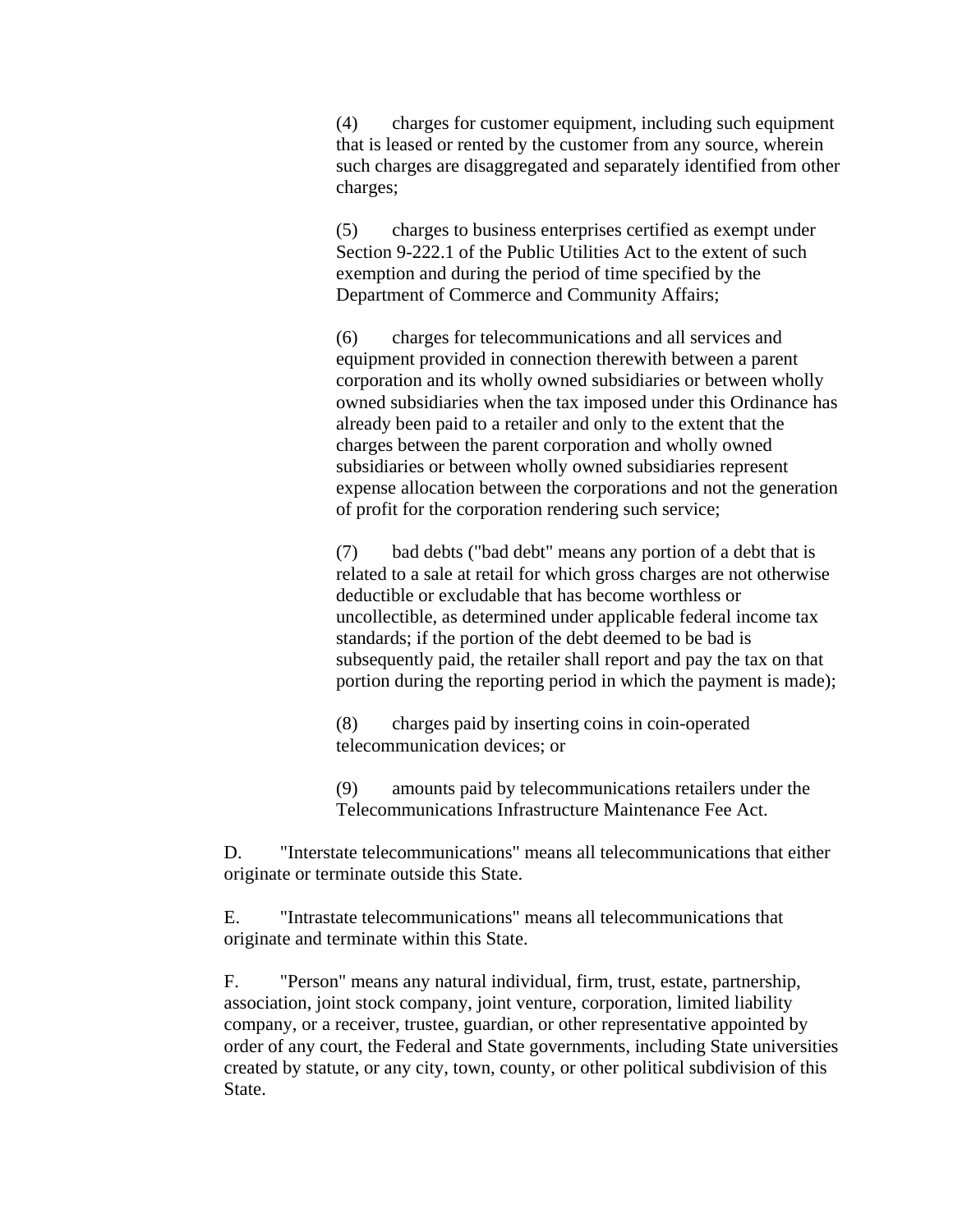G. "Purchase at retail" means the acquisition, consumption or use of telecommunications through a sale at retail.

H. "Retailer" means and includes every person engaged in the business of making sales at retail as defined in this Section. The Department may, in its discretion, upon application, authorize the collection of the tax hereby imposed by any retailer not maintaining a place of business within this State, who, to the satisfaction of the Department, furnishes adequate security to insure collection and payment of the tax. Such retailer shall be issued, without charge, a permit to collect such tax. When so authorized, it shall be the duty of such retailer to collect the tax upon all of the gross charges for telecommunications in this State in the same manner and subject to the same requirements as a retailer maintaining a place of business within this State. The permit may be revoked by the Department at its discretion.

I. "Retailer maintaining a place of business in this State", or any like term, means and includes any retailer having or maintaining within this State, directly or by a subsidiary, an office, distribution facilities, transmission facilities, sales office, warehouse or other place of business, or any agent or other representative operating within this State under the authority of the retailer or its subsidiary , irrespective of whether such place of business or agent or other representative is located here permanently or temporarily, or whether such retailer or subsidiary is licensed to do business in this State.

J. "Sale at retail" means the transmitting, supplying or furnishing of telecommunications and all services and equipment provided in connection therewith for a consideration, to persons other than the Federal and State governments, and State universities created by statute and other than between a parent corporation and its wholly owned subsidiaries or between wholly owned subsidiaries for their use or consumption and not for resale.

K. "Service address" means the location of telecommunications equipment from which telecommunications services are originated or at which telecommunications services are received by a taxpayer. In the event this may not be a defined location, as in the case of mobile phones, paging systems, and maritime systems, service address means the customer's place of primary use as defined in the Mobile Telecommunications Sourcing Conformity Act. For air-toground systems and the like, "service address" shall mean the location of a taxpayer's primary use of the telecommunications equipment as defined by telephone number, authorization code, or location in Illinois where bills are sent.

L. "Taxpayer" means a person who individually or through his or her agents, employees, or permittees engages in the act or privilege of originating or receiving telecommunications in a municipality and who incurs a tax liability as authorized by the Ordinance.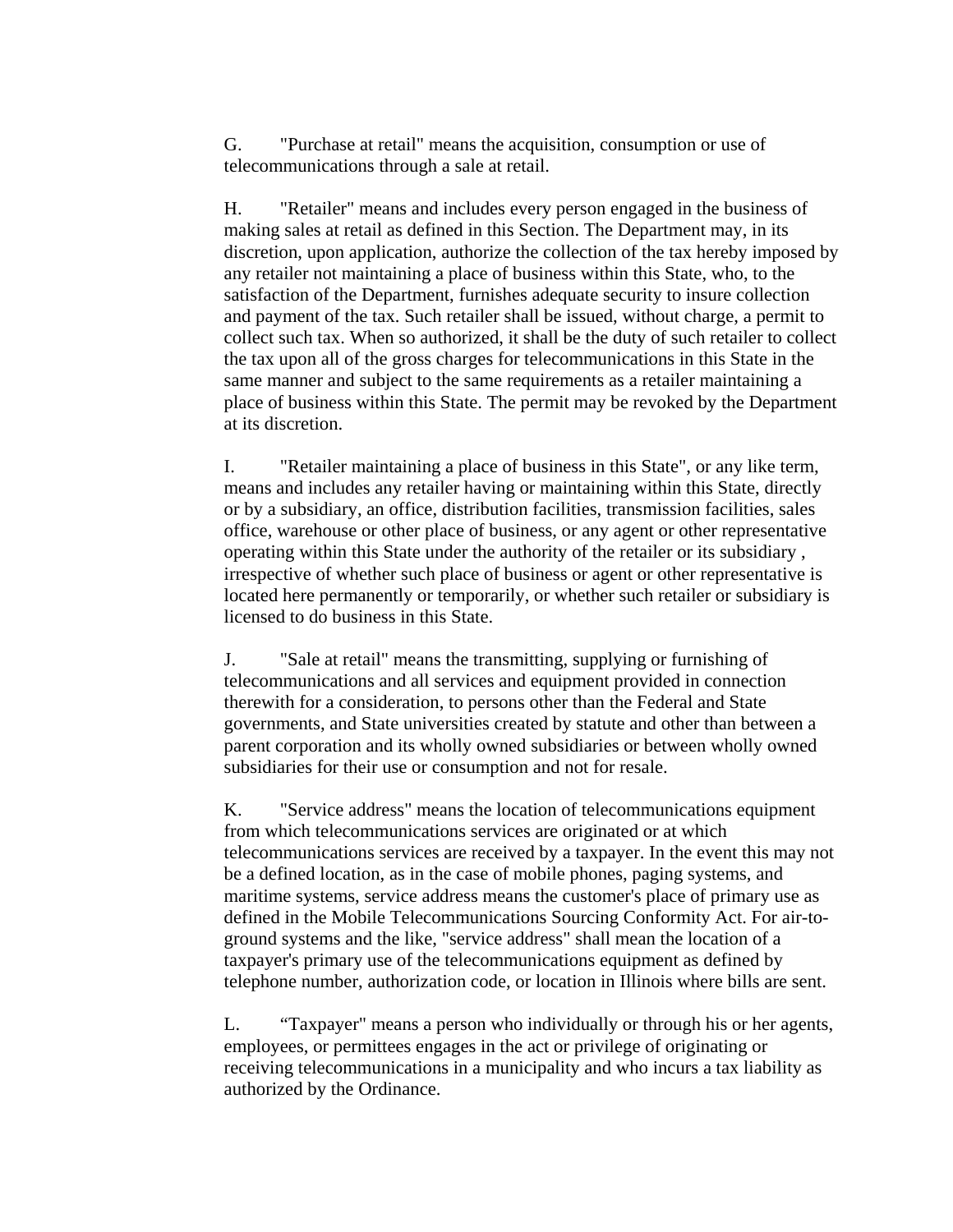M. "Telecommunications", in addition to the meaning ordinarily and popularly ascribed to it, includes, without limitation, messages or information transmitted through use of local, toll, and wide area telephone service, private line services, channel services, telegraph services, teletypewriter, computer exchange services, cellular mobile telecommunications service, specialized mobile radio, stationary two-way radio, paging service, or any other form of mobile and portable one-way or two-way communications, or any other transmission of messages or information by electronic or similar means, between or among points by wire, cable, fiber optics, laser, microwave, radio, satellite, or similar facilities. As used in this Ordinance, "private line" means a dedicated non-traffic sensitive service for a single customer, that entitles the customer to exclusive or priority use of a communications channel or group of channels, from one or more specified locations to one or more other specified locations. The definition of "telecommunications" shall not include value added services in which computer processing applications are used to act on the form, content, code, and protocol of the information for purposes other than transmission. "Telecommunications" shall not include purchases of telecommunications by a telecommunications service provider for use as a component part of the service provided by such provider to the ultimate retail consumer who originates or terminates the taxable end-to-end communications. Carrier access charges, right of access charges, charges for use of inter-company facilities, and all telecommunications resold in the subsequent provision of, used as a component of, or integrated into, end-to-end telecommunications service shall be non- taxable as sales for resale. Prepaid telephone calling arrangements shall not be considered "telecommunications" subject to the tax imposed under this Ordinance. For purposes of this Section, "prepaid telephone calling arrangements" means that term as defined in Section 2- 27 of the Retailers' Occupations Tax Act.

42.02 Simplified Municipal Telecommunications Tax Imposed: A tax is hereby imposed upon any and all the following acts or privileges:

> A. The act or privilege of originating in the municipality or receiving in the municipality intrastate telecommunications by a person at a rate of 5% of the gross charge for such telecommunications purchased at retail from a retailer.

B. The act or privilege of originating in the municipality or receiving in the municipality interstate telecommunications by a person at a rate of 5.00% of the gross charge for such telecommunications purchased at retail from a retailer. To prevent actual multi-state taxation of the act or privilege that is subject to taxation under this subsection, any taxpayer, upon proof that the taxpayer has paid a tax in another state on such event, shall be allowed a credit against any tax enacted pursuant to or authorized by this Section to the extent of the amount of such tax properly due and paid in such other state which was not previously allowed as a credit against any other state or local tax in this State.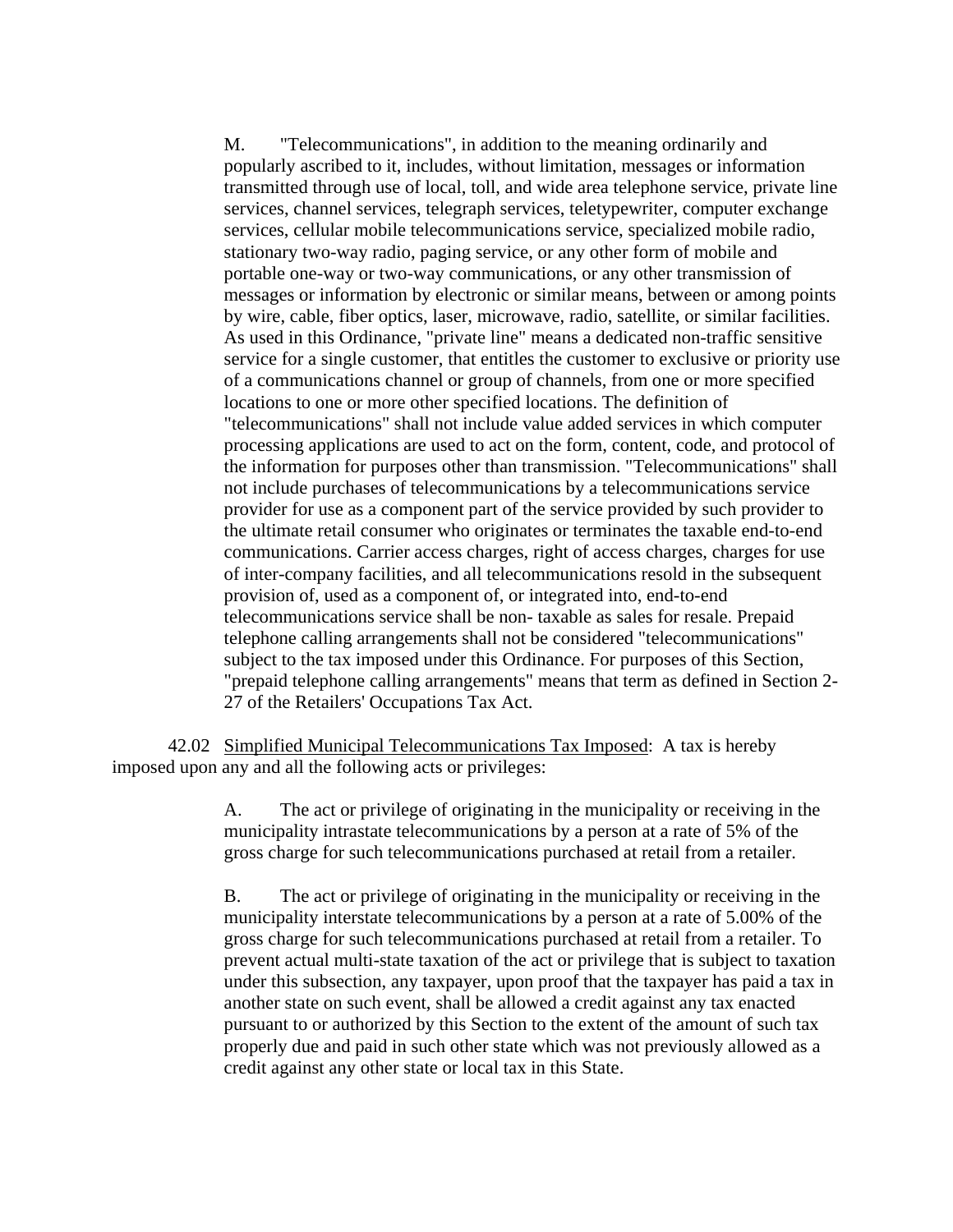C. The tax imposed by this Ordinance is not imposed on such act or privilege to the extent such act or privilege may not, under the Constitution and statutes of the United States, be made the subject of taxation by the municipality.

## 42.03 Collection of Tax by Retailers:

A. The tax authorized by this Ordinance shall be collected from the taxpayer by a retailer maintaining a place of business in this State and shall be remitted by such retailer to the Department. Any tax required to be collected pursuant to or as authorized by this Ordinance and any such tax collected by such retailer and required to be remitted to the Department shall constitute a debt owed by the retailer to the State. Retailers shall collect the tax from the taxpayer by adding the tax to the gross charge for the act or privilege of originating or receiving telecommunications when sold for use, in the manner prescribed by the Department. The tax authorized by this Ordinance shall constitute a debt of the taxpayer to the retailer until paid, and, if unpaid, is recoverable at law in the same manner as the original charge for such sale at retail. If the retailer fails to collect the tax from the taxpayer, then the taxpayer shall be required to pay the tax directly to the Department in the manner provided by the Department.

B. Whenever possible, the tax authorized by this Ordinance shall, when collected, be stated as a distinct item separate and apart from the gross charge for telecommunications.

42.04 Returns to Department: On or before the last day of February 2004, and on or before the last day of every month thereafter, the tax imposed under this Ordinance on telecommunication retailers shall be returned with appropriate forms and information as required by the Department pursuant to the Illinois Simplified Municipal Telecommunications Tax Act (Public Act 92-526, Section 5-50) and any accompanying rules and regulations created by the Department to implement the Act.

## 42.05 Resellers:

A. If a person who originates or receives telecommunications claims to be a reseller of such telecommunications, such person shall apply to the Department for a resale number. Such applicant shall state facts which will show the Department why such applicant is not liable for the tax authorized by this Article on any of such purchases and shall furnish such additional information as the Department may reasonably require.

B. Upon approval of the application, the Department shall assign a resale number to the applicant and shall certify such number to the applicant. The Department may cancel any number which is obtained through misrepresentation, or which is used to send or receive such telecommunication tax-free when such actions in fact are not for resale, or which no longer applies because of the person' shaving discontinued the making of resales.